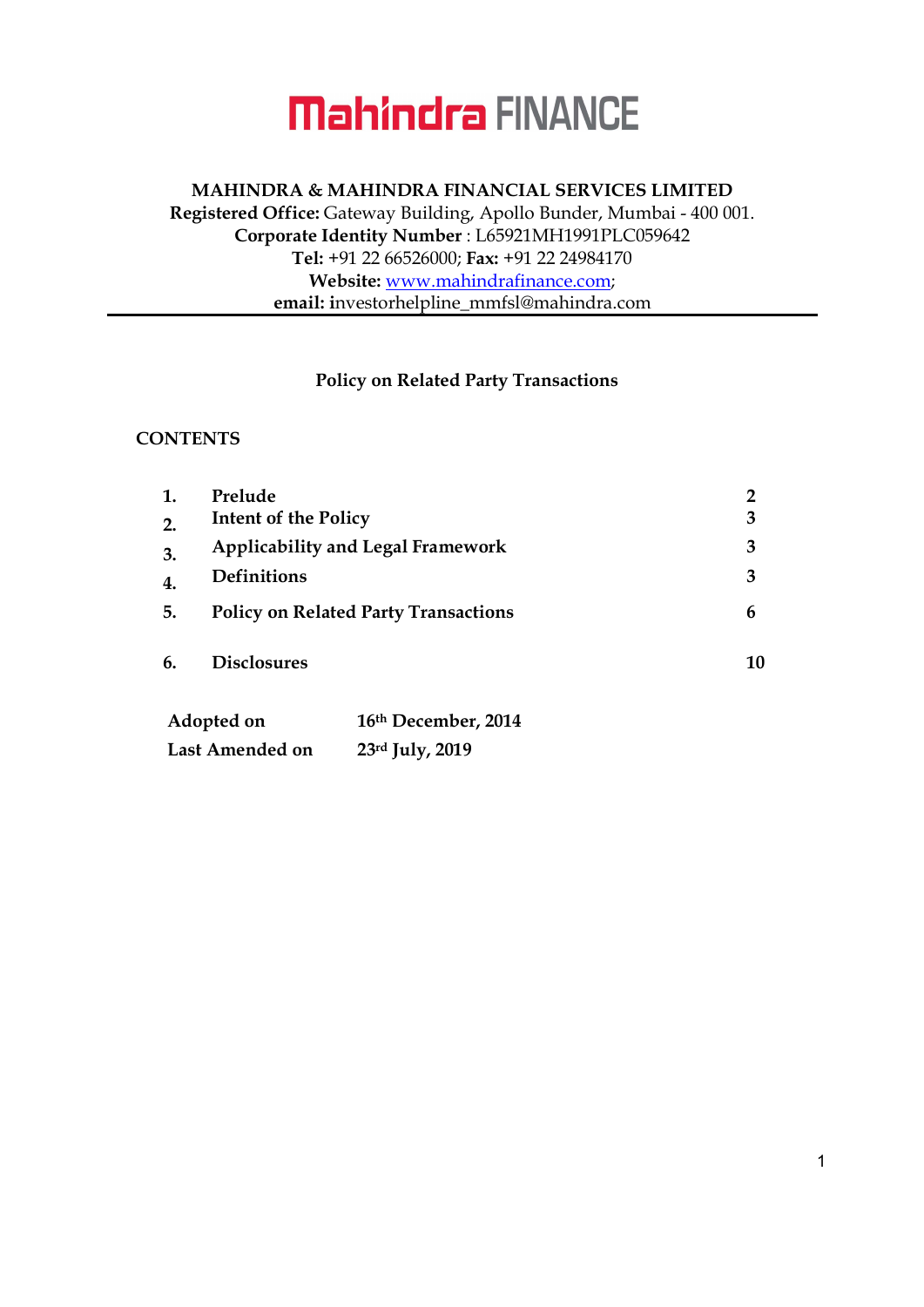#### 1. Prelude

The Company is a non-banking financial company registered with the Reserve Bank of India, and is engaged in providing financing for new and pre-owned auto and utility vehicles, tractors, cars and commercial vehicles, providing personal loans, finance to small and medium enterprises and mutual fund distribution services. As part of its business activities, the Company deals with entities which are related parties.

The Companies Act, 2013 ("the Act") places a lot of emphasis on Related Party Transactions. Provisions of the Act along with the relevant Rules governing Related Party Transactions have come into effect from April 1, 2014.

Section 177(4) of the Act deals with approval or any subsequent modification of transactions of the Company with related parties by the Audit Committee.

All Related Party Transactions pursuant to section 188 of the Act which are not in the ordinary course of business and / or not an Arms' length basis require prior approval of the Board and if such transactions crosses the threshold limits prescribed under the Act, such transactions also require the approval of shareholders of the Company by resolution and the Related Parties with whom transactions are being entered shall not vote to approve the shareholder's resolution (s) .

It also requires specified related party transactions to be disclosed in the Board's Report along with the justification for entering into such transactions.

Regulation 23 of the Securities and Exchange Board of India ( Listing Obligations and Disclosure Requirements) Regulations, 2015 ("Listing Regulations") also provides additional requirements for Related Party Transactions. In view of the above, Related Party Transactions shall require prior approval of Audit Committee. Further, Material Related Party Transactions shall require approval of shareholders of the Company through resolution (unless it is exempted pursuant to the provisions of Listing Regulations) and all Related Parties shall not vote to approve the shareholder's resolution(s).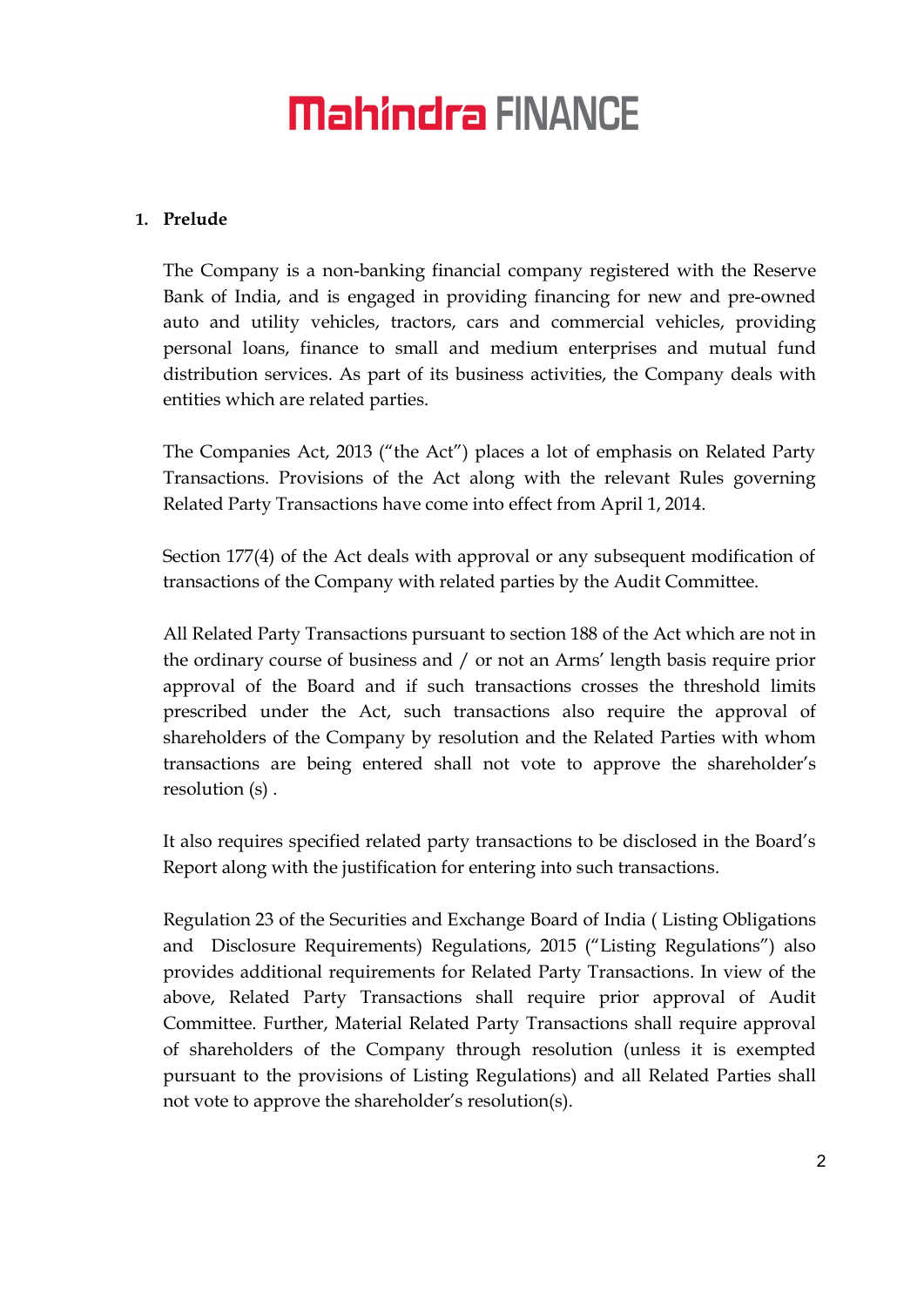The Board of Directors (the "Board") of Mahindra & Mahindra Financial Services Limited ('MMFSL' or the 'Company') has adopted this policy and procedures with regard to Related Party Transactions, upon recommendation of the Audit Committee, in line with the requirements of the Listing Regulations and subsequent amendments thereto [hereinafter referred to as 'Policy on Related Party Transactions'].

#### 2. Intent of the Policy

Regulation 23 of the Listing Regulations requires a Company to formulate a policy on materiality of related party transactions and dealing with Related Party Transactions including clear threshold limits duly approved by Board of Directors, and such policy shall be disclosed on the company's website and a web link thereto shall be provided in the Annual Report.

The Objective of this policy is to set out (a) the materiality thresholds for related party transactions and (b) the manner of dealing with the transactions between the Company and its related parties based on the Act, Regulation 23 of the Listing Regulations and any other laws and regulations as may be applicable to the Company; and (c) lay down the guiding principles and mechanism to ensure proper approval, disclosure and reporting of transactions as applicable, between the Company and any of its related parties in the best interest of the Company and its stakeholders.

#### 3. Applicability and Legal Framework

This Policy on Related Party Transactions shall be governed by the Act read with Rules made thereunder, as may be in force from time to time, as well as Listing Regulations or such other Rules/Regulations, as may be notified by SEBI from time to time. Any references to statutory provisions shall be construed as references to those provisions as amended or re-enacted or as their application is modified by other statutory provisions (whether before or after the date hereof) from time to time and shall include any provisions of which they are reenactments (whether with or without modification).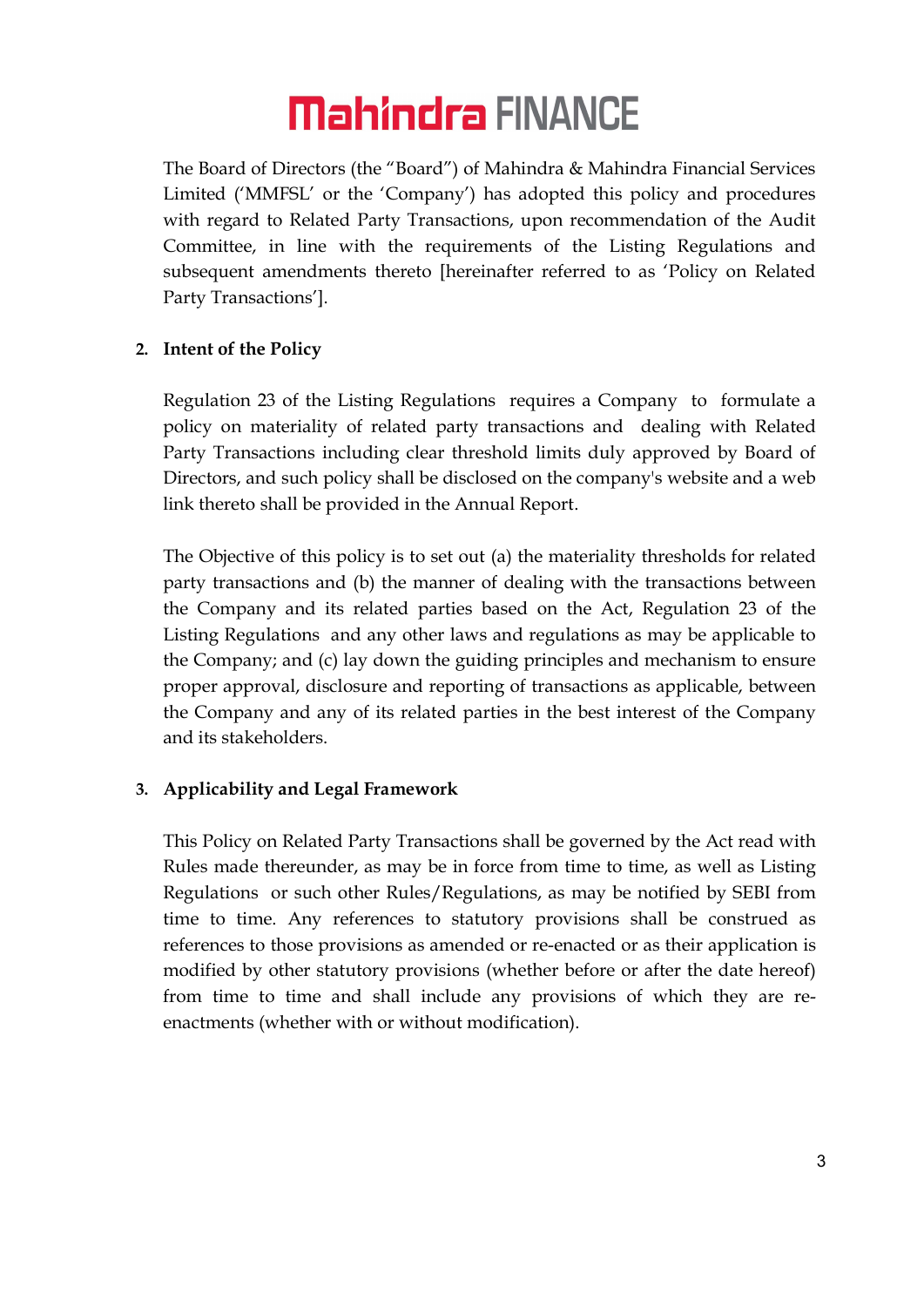#### 4. Definitions

- (i) "Arm's Length basis" means a transaction between two related parties that is conducted as if they were unrelated, so that there is no conflict of interest. [Explanation (b) to Section 188(1) of the Act].
- (ii) "Associate Company" shall be as defined in the Act and the applicable Accounting Standards issued by the Institute of Chartered Accountants of India.
- (iii) "Audit Committee" means the Audit Committee constituted by the Board of Directors of the Company in accordance with section 177 of the Act read with Regulation 18 of the Listing Regulations.
- (iv) "Board of Directors" or "Board" means the Board of Directors of MMFSL, as constituted from time to time.
- (v) "Company" or "MMFSL" means Mahindra & Mahindra Financial Services Limited.
- (vi) "Control" shall have the same meaning as defined in the Act.
- (vii) "Key Managerial Personnel" in relation to the Company shall be as defined under Section 2(51) of the Act, as amended from time to time.
- (viii) "Material Related Party Transaction" means a transaction to be entered into with a Related Party, individually or taken together with previous transactions during a financial year, exceeding the following threshold:
	- (i) In case of transaction(s) involving payments made to a Related Party with respect to brand usage or royalty, if the amount exceeds 5% of the annual consolidated turnover of the Company as per the last audited financial statements of the Company;
	- (ii) In case any other transaction(s), if the amount exceeds  $10\%$  (ten percent) of the annual consolidated turnover of the Company as per the last audited financial statements of the Company;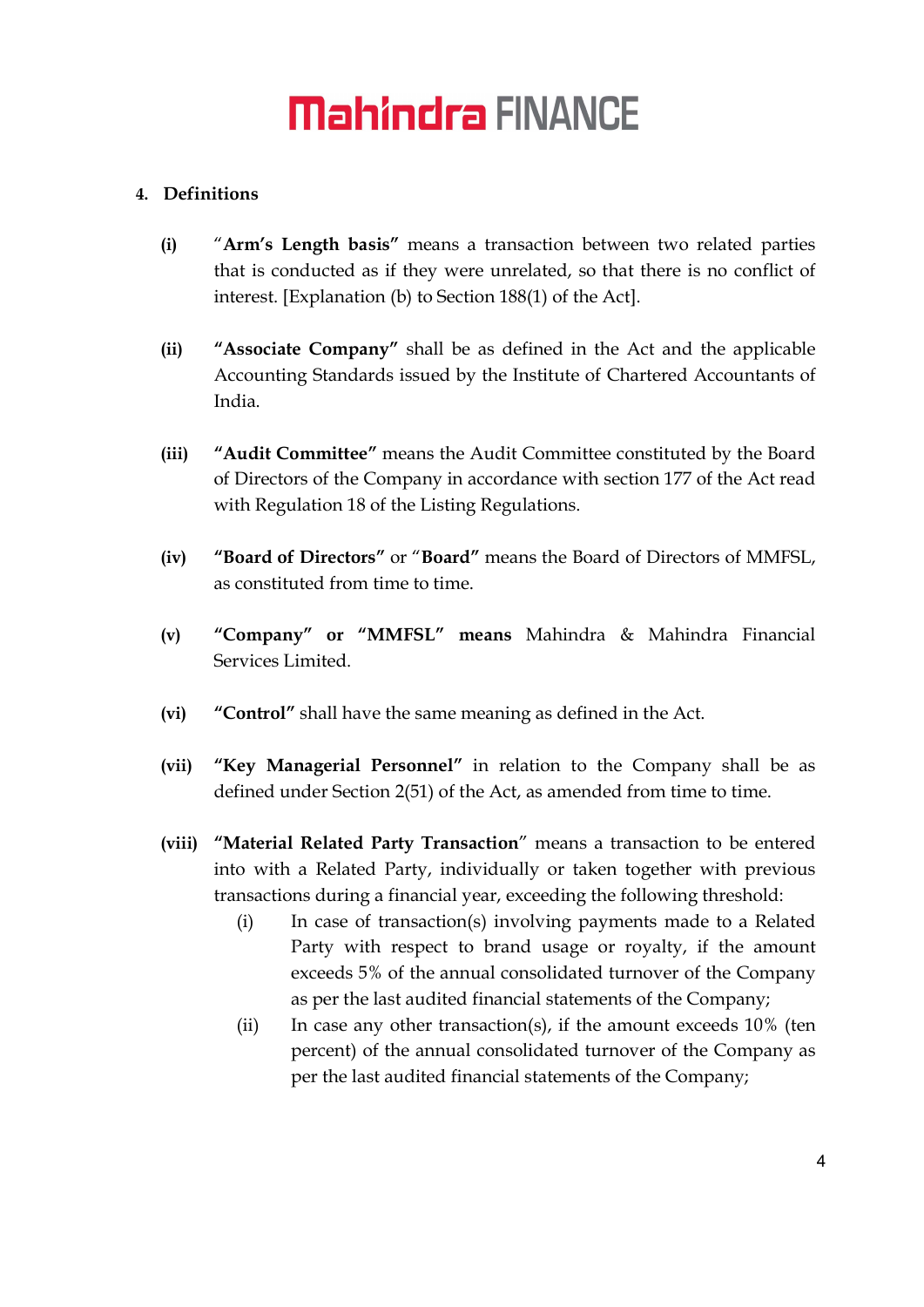- (ix) "Ordinary course of business" would include usual transactions, customs and practices undertaken by the Company to conduct its business operations and activities and all such activities which the Company can undertake as per Memorandum & Articles of Association.
- (x) "Related Party", with reference to a Company, shall have the meaning as defined in Section 2 (76) of the Act, Regulation 2(1) (zb) of the Listing Regulations.
- (xi) "Related Party Transaction" (RPT) means-
	- for the purpose of the Act, specified transaction of the Company with Related Parties mentioned in clause (a) to (g) of sub-section 1 of Section 188 and clause (iv) of sub-section 4 of Section 177 of the Act; and
	- for the purpose of Regulation  $2(1)(zc)$  of the Listing Regulations, a transfer of resources, services or obligations between a listed entity and a related party, regardless of whether a price is charged and a "transaction" with a related party shall be construed to include a single transaction or a group of transactions in a contract.

Provided that this definition shall not be applicable for the units issued by Mutual Funds which are listed on Recognized Stock Exchanges.

- (i) "Relatives" with reference to any person shall have the meaning as defined in Section 2(77) of the Act read with Clause 4 of The Companies (Specification of Definition details) Rules, 2014 from time to time.
- (ii) "Subsidiary" shall be as defined under the Act and the Rules made thereunder.
- (iii) A "transaction" with a related party shall be construed to include single transaction or a group of transactions in a contract.

Any other term not defined herein shall have the same meaning as defined in the Act, the Listing Regulation, Securities Contracts (Regulation) Act, 1956 or any other applicable law or regulation.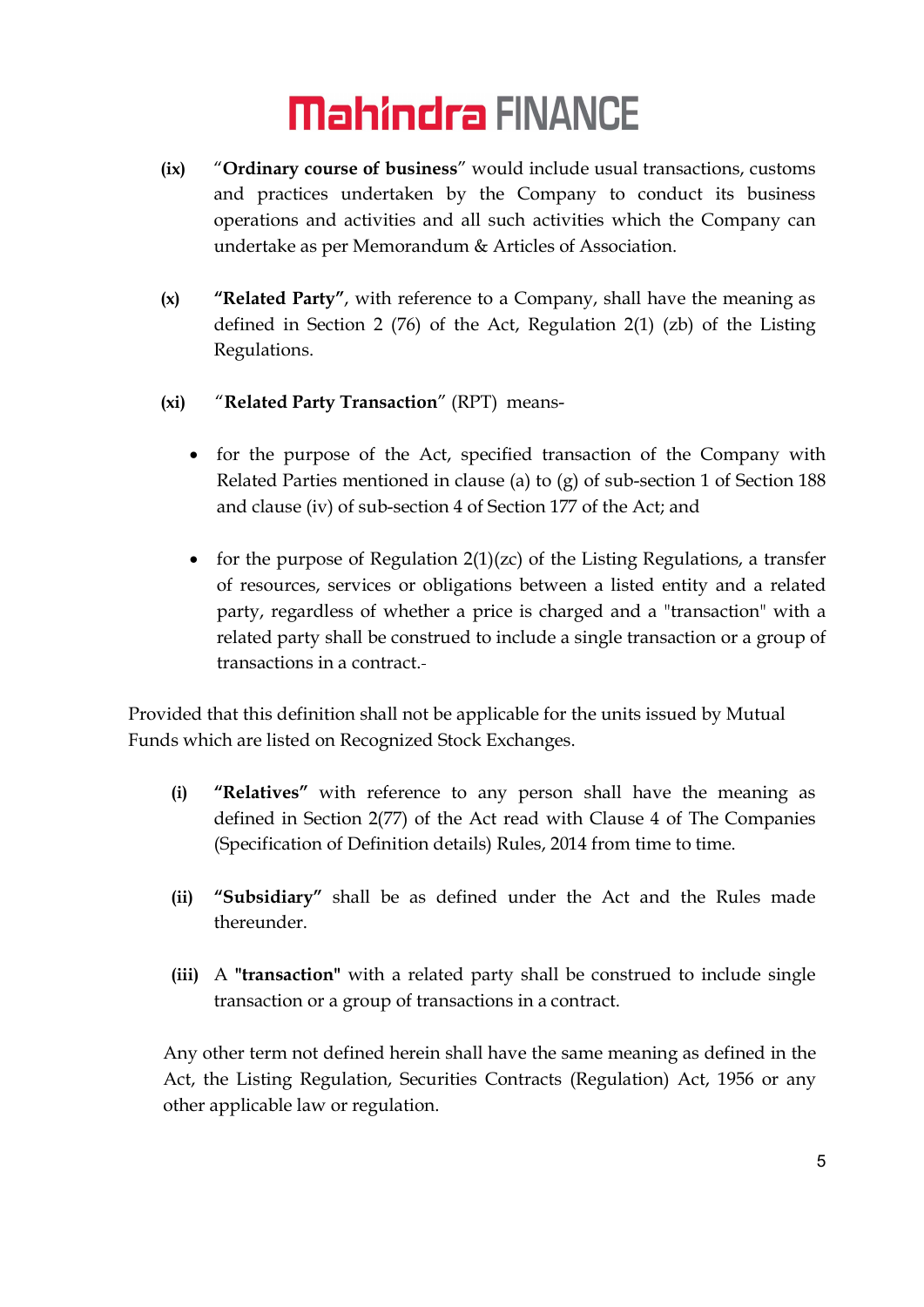#### 5. Policy on Related Party Transactions

All Related Party Transactions (before being entered into) must be reported to the Audit Committee for its approval in accordance with this Policy.

The Audit Committee shall periodically review this Policy and may recommend amendments to this Policy from time to time as it deems appropriate.

This Policy shall be reviewed by the Board of Directors atleast once every three years and updated accordingly based on the recommendations of the Audit **Committee** 

#### 5.1 Identification of potential related parties and transactions

Every Director and Key Managerial Personnel will be responsible for providing a declaration containing the following information to the Company Secretary on an annual basis and whenever there is a change in the information provided:

- 1. Names of his / her Relatives;
- 2. Partnership firms in which he / she or his / her Relative is a partner;
- 3. Private Companies in which he / she or his / her relative is a member or Director;
- 4. Public Companies in which he / she is a Director and holds along with his/her Relatives more than 2% of paid up share capital;
- 5. Any Body Corporate whose Board of Directors, Managing Director or Manager is accustomed to act in accordance with his / her advice, directions or instructions; and
- 6. Persons on whose advice, directions or instructions, he / she is accustomed to act (other than advice, directions or instructions obtained from a person in professional capacity).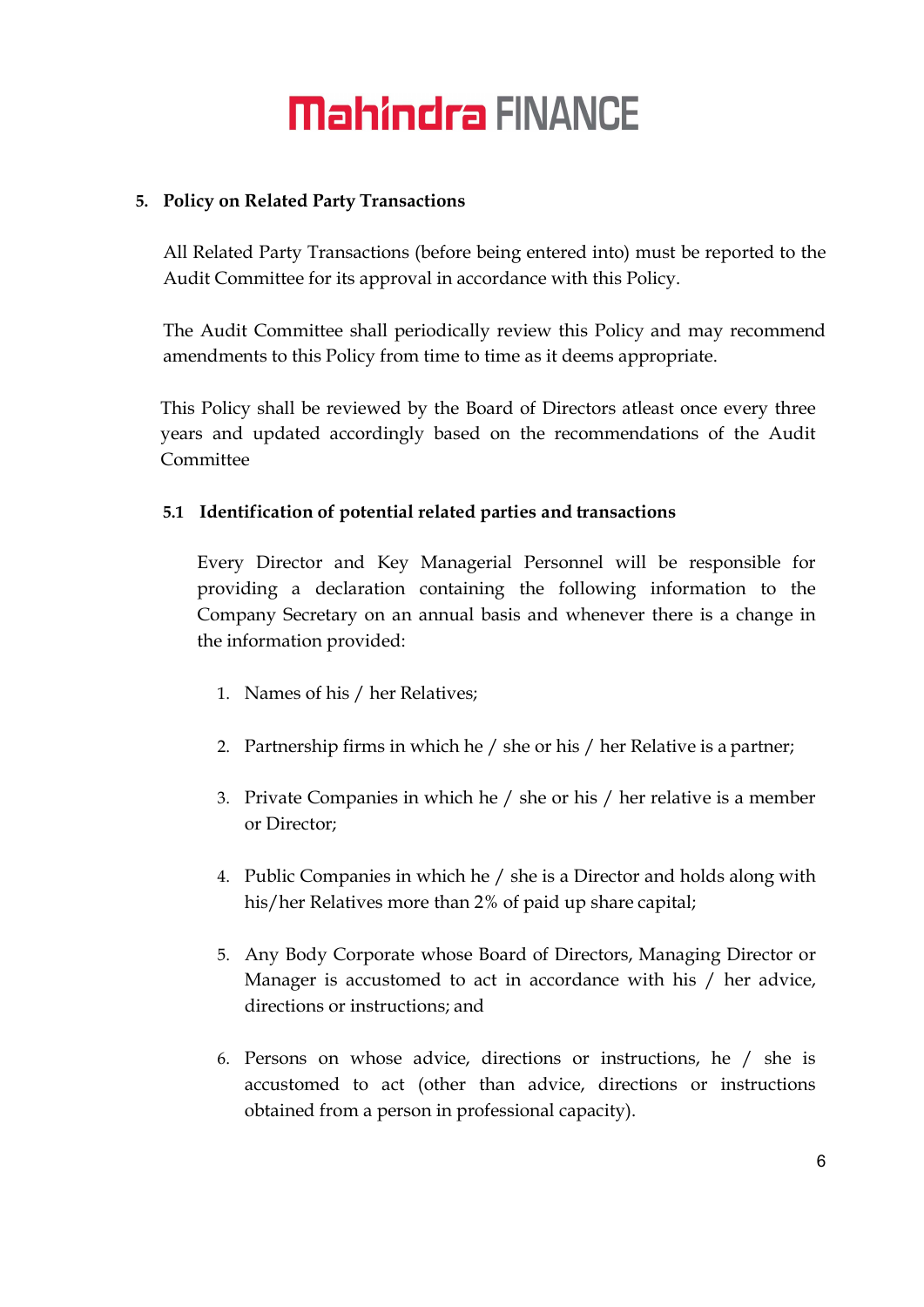Each Director and Key Managerial Personnel is responsible for providing Notice to the Company Secretary of any potential Related Party Transaction, including any additional information about the transaction that the Board/Audit Committee may request, for being placed before the Audit Committee and the Board.

It will be the responsibility of the Directors and KMPs to keep the Company updated immediately if there is a change in any of the declarations provided at the beginning of the year.

Besides the above, the Company will also identify other Related Parties as required under the Companies Act, 2013 and Regulation 23 of the Listing Regulations.

Any transaction by the company with a Related Party will be regulated as per this Policy.

#### 5.2 Approval of Related Party Transactions

#### 5.2.1 Prior approval of Audit Committee

All Related Party Transactions of the Company as prescribed under the Act and Listing Regulations shall require prior approval of Audit Committee, whether at a meeting or by Resolution by circulation.

The approval of the Audit Committee will be sought in following manner:

- a) All Related Party Transactions will be submitted to the Audit Committee for prior approval irrespective whether such transactions are in the ordinary course of business and / or at arm's length or not.
- b) Where the Company has entered into a master agreement with a related party, which stipulates details of every transaction like nature of the transaction, basis of pricing, credit terms etc., the prior approval once given by the Audit Committee would suffice and Audit Committee would only note the transactions that are entered into pursuant to such master agreement and will not require any further approval of the Audit Committee unless there is any change in the terms of the master agreement.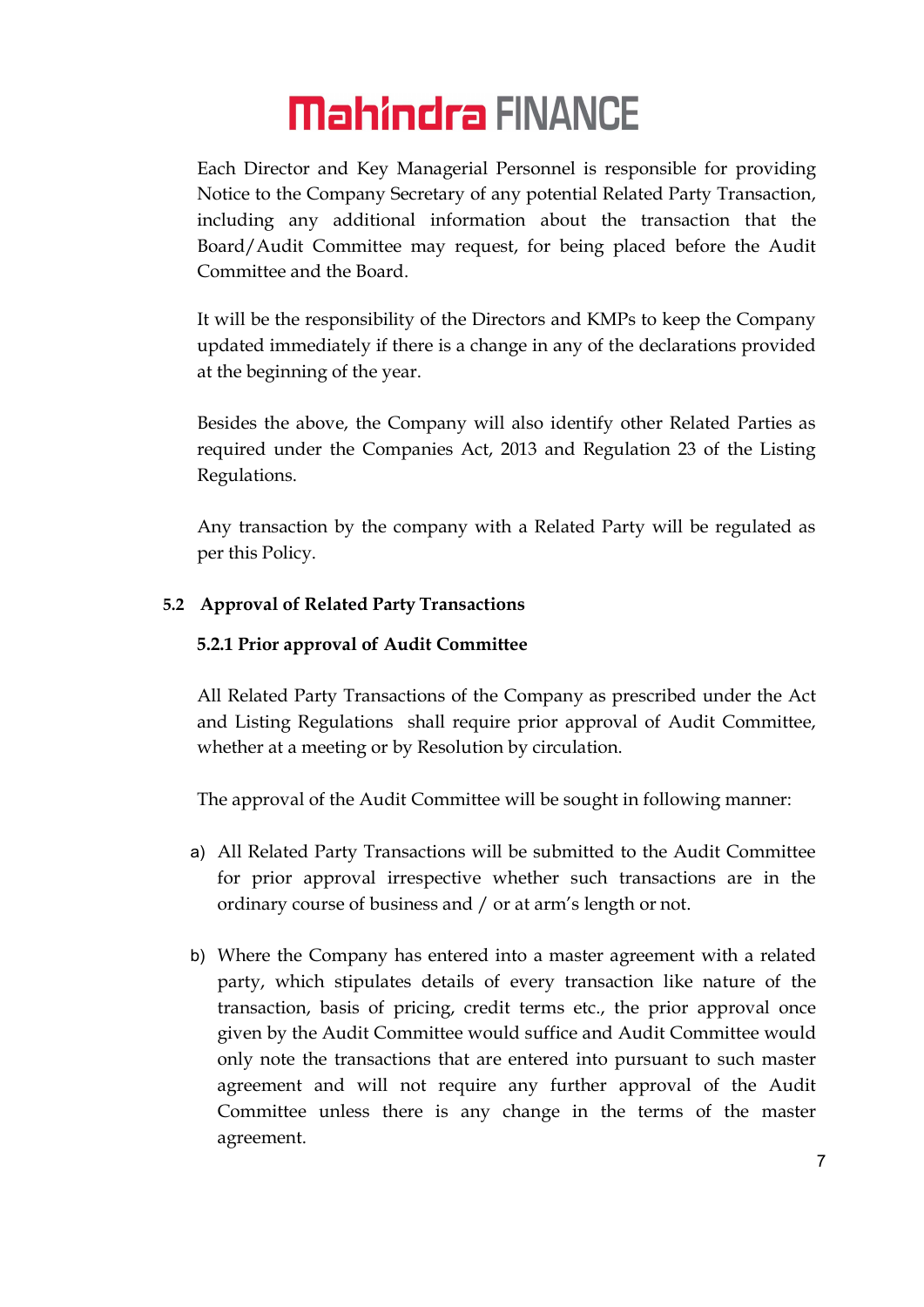The Audit Committee may grant omnibus approval for Related Party Transactions proposed to be entered into by the Company subject to the following conditions:

- a) The Audit Committee shall lay down the criteria for granting the omnibus approval in line with the Policy on Related Party Transactions of the Company and such approval shall be applicable in respect of transactions which are repetitive in nature.
- b) The Audit Committee shall satisfy itself the need for such omnibus approval and that such approval is in the interest of the Company;
- c) Such omnibus approval shall specify (i) the name/s of the related party, nature of transaction, period of transaction, maximum amount of transaction that can be entered into, (ii) the indicative base price/current contracted price and the formula for variation in the price if any and (iii) such other conditions as the Audit Committee may deem fit;

Provided that where the need for Related Party Transaction cannot be foreseen and aforesaid details are not available, Audit Committee may grant omnibus approval for such transactions subject to their value not exceeding Rs.1 crore per transaction.

The Audit Committee shall review on a quarterly basis, the details of Related Party Transactions entered into by the Company pursuant to each of the omnibus approval given.

Such omnibus approvals shall be valid for a period not exceeding one year and shall require fresh approvals after the expiry of one year.

Any member of the Audit Committee who has a potential interest in any Related Party Transaction will not remain present at the Meeting when such Related Party Transaction is considered.

For the purpose of Regulation 23 of the Listing Regulations, prior approval of the Audit Committee shall not be applicable to transactions between the Company and its wholly-owned subsidiary(ies) whose accounts are consolidated with the Company and placed before the shareholders at the general meeting for approval.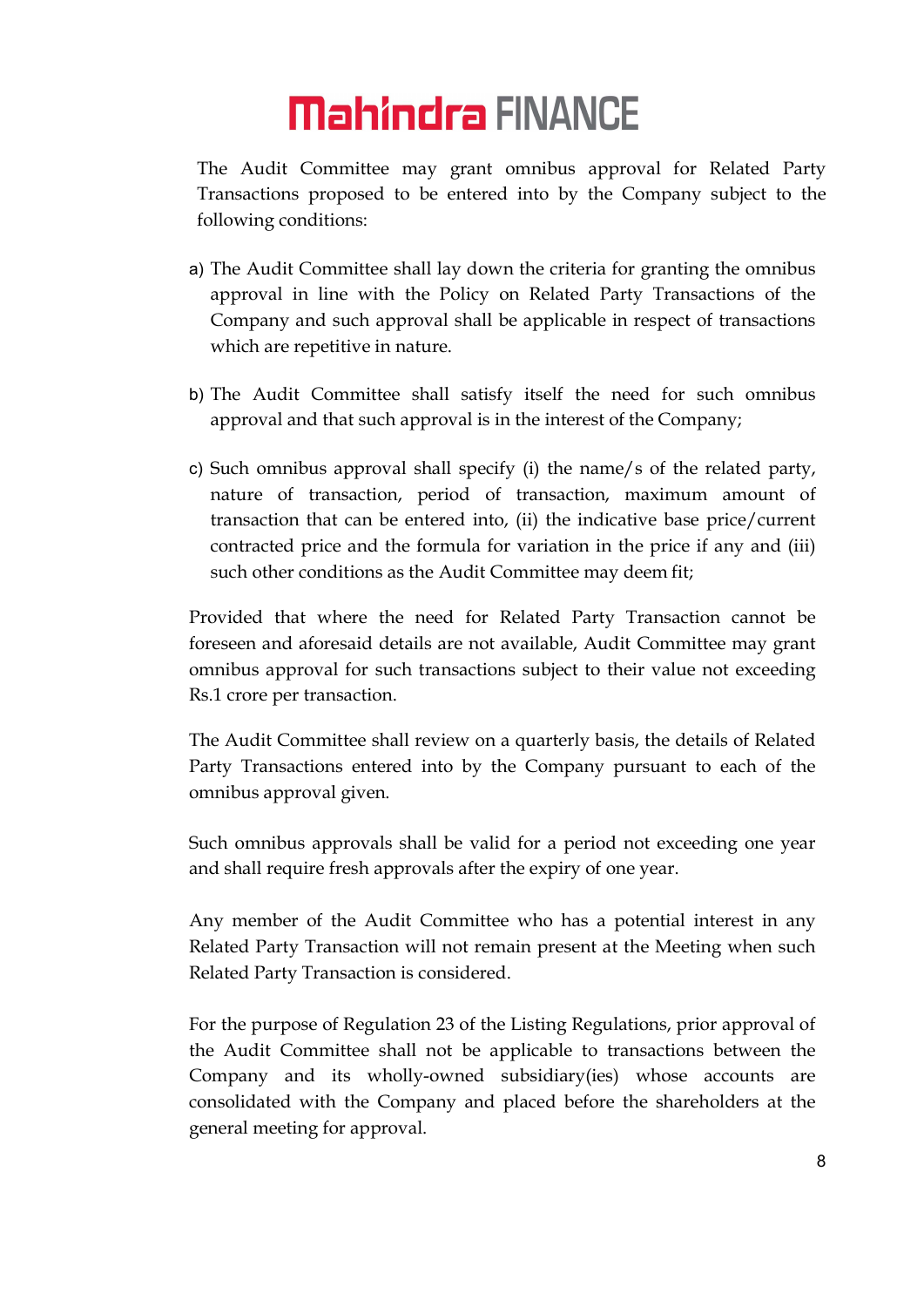#### 5.2.2. Prior approval of Board of Directors under the Act

Transactions with the related parties within the scope of Section 188 of the Act, which are either not in the Ordinary Course of Business or are not at Arm's Length basis or both shall require prior approval of the Board of Directors.

Where any Director is interested in any contract or arrangement with a related party, such Director shall not be present at the meeting during discussions on the subject matter of the resolution relating to such contract or arrangement.

#### 5.2.3 Shareholders' approval requirements:

If the following transactions are likely to exceed the thresholds prescribed under the Act, the same will require prior approval of the Board of Directors and the Shareholders:

- a) Not in the ordinary course of business but at arm's length; or
- b) In the ordinary course of business but not at arm's length; or
- c) Not in the ordinary course of business and not at arm's length basis.

All Material Related Party Transactions whether in the ordinary course of business or at arm's length or not and exceeding the threshold prescribed under Listing Regulations shall require approval of the Board of Directors and the Shareholders by Resolution.

For this purpose, no entity falling under the definition of related parties shall vote to approve the relevant Related Party transactions including Material Related Party Transactions irrespective of whether the entity is a party to the particular transaction or not. Where any contract or arrangement is entered into by a director or any other employee, without obtaining the consent of the Board or approval of shareholders' under subsection (1) of Section 188 of the Act and if it is not ratified by the Board or, as the case may be, by the shareholders at a meeting within three months from the date on which such contract or arrangement was entered into, such contract or arrangement shall be voidable at the option of the Board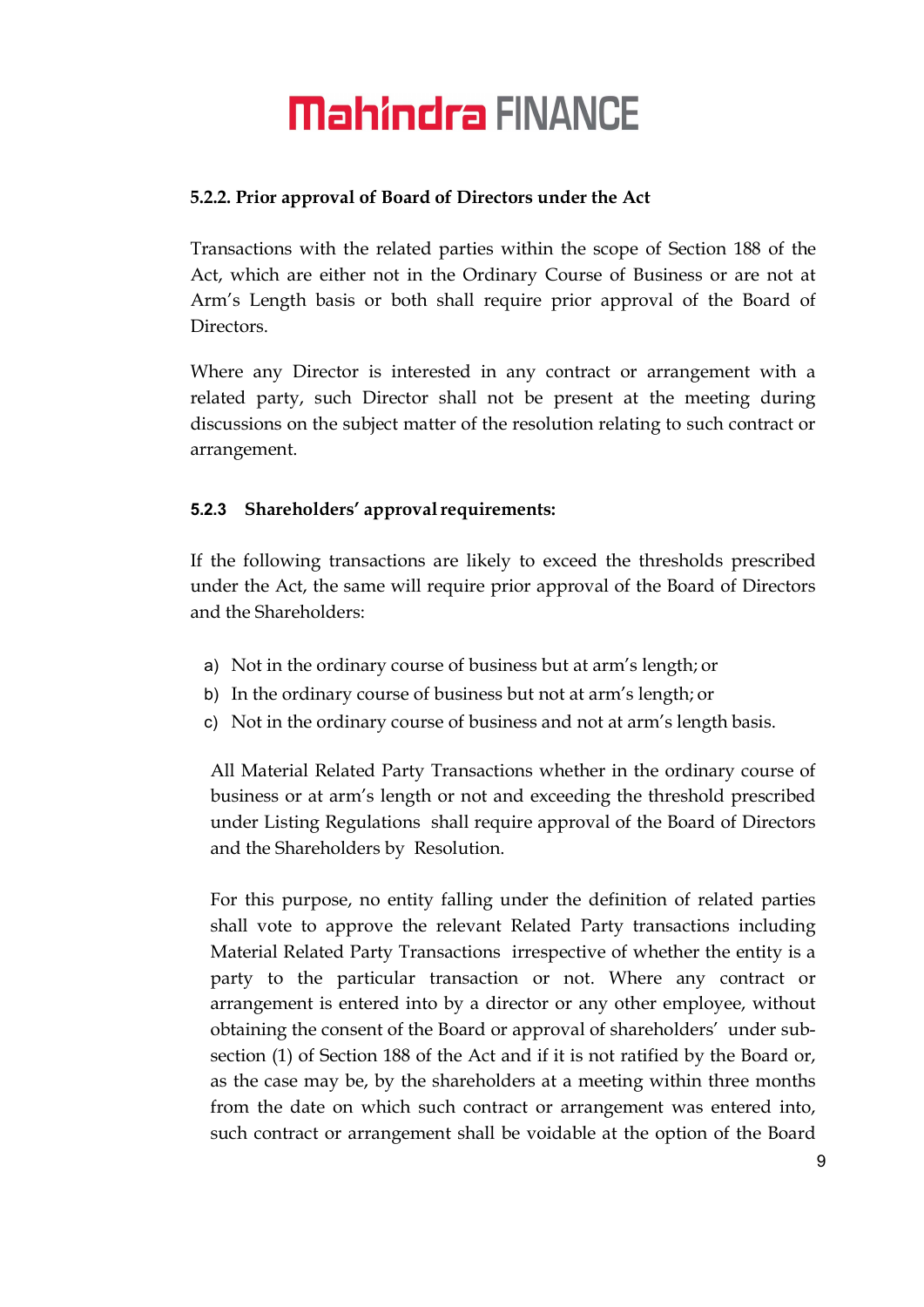and if the contract or arrangement is with a related party to any director, or is authorised by any other director, the directors concerned shall indemnify the company against any loss incurred by it.

Approval of the shareholders in case of material Related Party Transactions shall not be applicable for transactions entered into between a holding company and its wholly owned subsidiary whose accounts are consolidated with such holding company and placed before the shareholders at the general meeting for approval.

The requirement for seeking Shareholders approval shall not be applicable to transactions between the Company and its wholly-owned subsidiary(ies) whose accounts are consolidated with the Company. However, the requirements specified in this sub-clause shall not apply in respect of a resolution plan approved under section 31 of the Insolvency and Bankruptcy Code, 2016, subject to the event being disclosed to the recognized Stock Exchanges within one day of the resolution plan being approved

#### 6. Disclosures

- a) The Company will disclose to the Stock Exchange along with the compliance report on corporate governance on a quarterly basis details of all material transactions with related parties.
- b) The Company will submit within 30 days from the date of publication of its standalone and consolidated financial results for the half year, disclosures of related party transactions on a consolidated basis, in the format specified in the relevant accounting standards for annual results to the stock exchanges and publish the same on its website
- c) The Board's Report will contain details of contracts or arrangements or transactions (i) not at arm's length basis and (ii) material contracts or arrangement or transactions at arm's length basis and/or at ordinary course of business, along with justification for entering into such transaction as per the requirements of Companies Act, 2013 and rules made thereunder.
- d) This policy shall be hosted on the Company's website at www.mahindrafinance.com and a web link thereto shall be provided in the Annual Report.